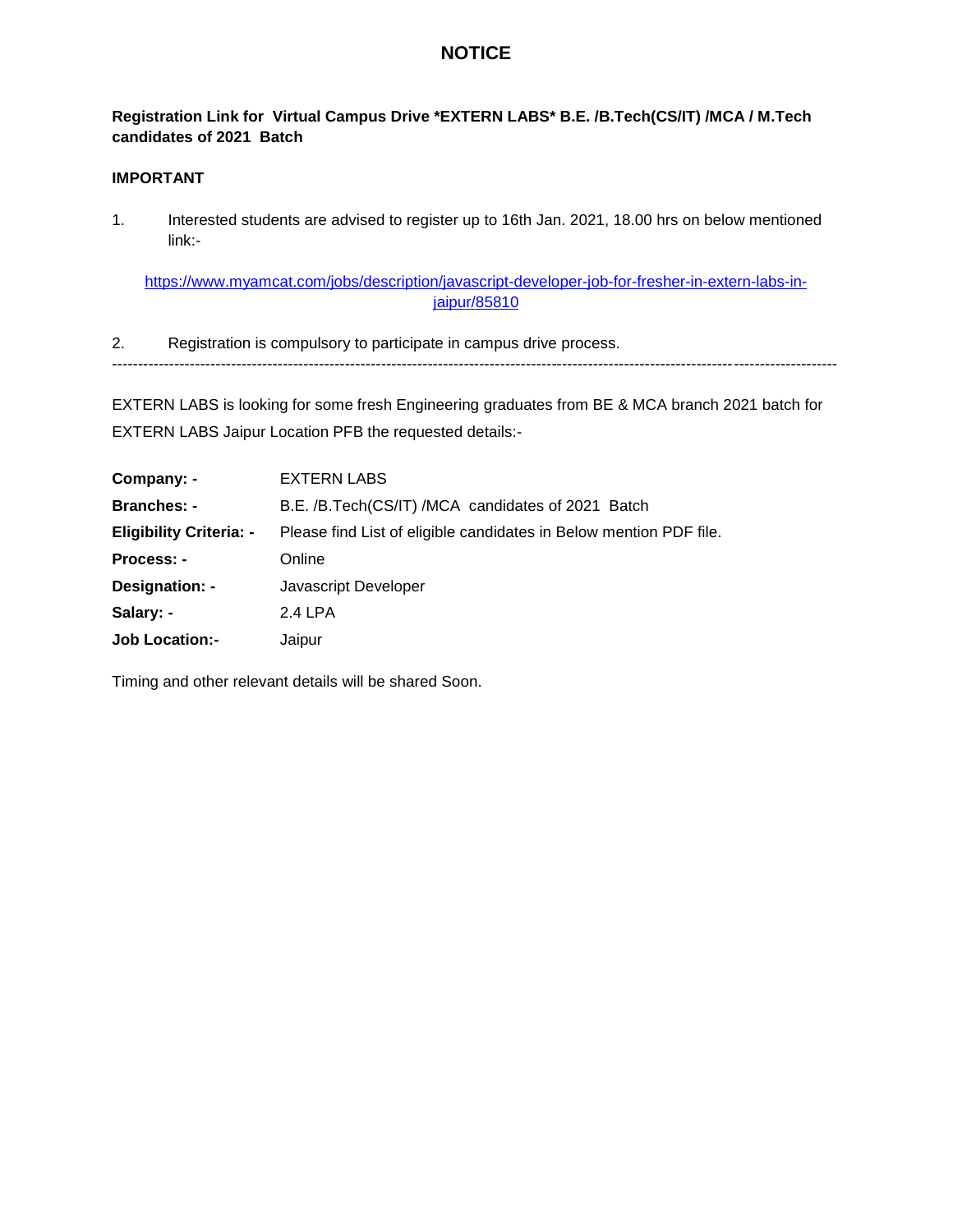| S.No             | <b>AMCAT ID</b>                   | <b>Name</b>                                 | gender    | <b>YOP</b> | collegeName       | <b>Branch</b>         |
|------------------|-----------------------------------|---------------------------------------------|-----------|------------|-------------------|-----------------------|
| $\overline{1}$   | 130019338628963 Abhishek Jain     |                                             | Male      |            | 2021 MIT UJJAIN   | <b>CSE</b>            |
| $\overline{2}$   |                                   | 130019338375831 Abhishek Singh Gautam       | Male      |            | 2021 MIT UJJAIN   | <b>CSE</b>            |
| $\overline{3}$   | 130019483144528 aditi sharma      |                                             | Female    |            | 2021 MIT UJJAIN   | <b>CSE</b>            |
| $\pmb{4}$        |                                   | 130019338103498 Aditi Dubey Dubey           | Female    |            | 2021 MIT UJJAIN   | <b>CSE</b>            |
| 5                | 130019260932850 Akshat Jain       |                                             | <b>NA</b> |            | 2021 MIT UJJAIN   | <b>CSE</b>            |
| $\boldsymbol{6}$ | 130019338673681 Aman Pandya       |                                             | Male      |            | 2021 MIT UJJAIN   | <b>CSE</b>            |
| $\overline{7}$   | 130019338758212 Anjali Sharma     |                                             | Female    |            | 2021 MIT UJJAIN   | <b>CSE</b>            |
| $\boldsymbol{8}$ |                                   | 130019338153359 Anshika Bhatnagar           | Female    |            | 2021 MIT UJJAIN   | <b>CSE</b>            |
| $\overline{9}$   | 130019338270305 Anshul Sharma     |                                             | Male      |            | 2021 MIT UJJAIN   | <b>CSE</b>            |
| 10               | 130019483266173                   | Anuj Bagdi                                  | Male      |            | 2021 MIT UJJAIN   | <b>CSE</b>            |
| 11               | 130019338320126                   | Anuj Neema                                  | <b>NA</b> |            | 2021 MIT UJJAIN   | <b>CSE</b>            |
| 12               | 130019338011891 Ashish Gothi      |                                             | Male      |            | 2021 MIT UJJAIN   | <b>CSE</b>            |
| 13               | 130019338090901 Ashutosh Gautam   |                                             | Male      |            | 2021 MIT UJJAIN   | <b>CSE</b>            |
| 14               | 130019338608008 Astha Shrivastava |                                             | <b>NA</b> |            | 2021 MIT UJJAIN   | <b>CSE</b>            |
| 15               | 130019338691614                   | Ayushi Solanki                              | Female    |            | 2021 MIT UJJAIN   | <b>CSE</b>            |
| 16               | 130019338024506 Bhumika Gupta     |                                             | Female    |            | 2021 MIT UJJAIN   | <b>CSE</b>            |
| 17               | 130019338081592 Chetna Upadhyay   |                                             | Female    |            | 2021 MIT UJJAIN   | <b>CSE</b>            |
| 18               | 130019338552239                   | Deepali Dravid                              | Female    |            | 2021 MIT UJJAIN   | <b>CSE</b>            |
| 19               | 130019338469151                   | Gayatri Arun Choudhary                      | Female    |            | 2021 MIT UJJAIN   | <b>CSE</b>            |
| 20               | 130019338648384                   | Gyanesh Patidar                             | Male      |            | 2021 MIT UJJAIN   | <b>CSE</b>            |
| 21               | 158471592475000 Hariom Gautam     |                                             |           |            | 2021 MIT UJJAIN   | <b>CSE</b>            |
| 22               | 130019338880450                   | Harsh Patel                                 | Male      |            | 2021 MIT UJJAIN   | <b>CSE</b>            |
| 23               |                                   | 130019483611261 Himanshu Davendra Kundal    | Male      |            | 2021 MIT UJJAIN   | <b>CSE</b>            |
| 24               |                                   | 130019338257685   HIRVI NEERAJ SHAH         | Female    |            | 2021 MIT UJJAIN   | <b>CSE</b>            |
| 25               | 130019483523191   kshitij Ghate   |                                             | Male      |            | 2021 MIT UJJAIN   | <b>CSE</b>            |
| 26               | 130019338475846                   | Lokesh Songara                              | Male      |            | 2021 MIT UJJAIN   | <b>CSE</b>            |
| 27               | 130019264807027                   | Mansi Sharma                                | <b>NA</b> |            | 2021 MIT UJJAIN   | <b>CSE</b>            |
| 28               | 130019483717778 Mantasha zafar    |                                             | Female    |            | 2021 MIT UJJAIN   | <b>CSE</b>            |
| 29               | 130019338828734 Mayur Lalawat     |                                             | Male      |            | 2021 MIT UJJAIN   | <b>CSE</b>            |
| 30               | 158471592158014                   | Mohit Dodiya                                | Male      |            | 2021 MIT UJJAIN   | <b>CSE</b>            |
| 31               | 130019338256613 Nameesh Sharma    |                                             | Male      |            | 2021 MIT UJJAIN   | <b>CSE</b>            |
| 32               | 130019338033583 Narendra Parmar   |                                             | Male      |            | 2021 MIT UJJAIN   | <b>CSE</b>            |
| 33               | 130019338354107                   | Nidhi Pandya                                | Female    |            | 2021 MIT UJJAIN   | <b>CSE</b>            |
| 34               |                                   | 130019338162139 Nikhil Shankarlal Prajapati | Male      |            | 2021 MIT UJJAIN   | <b>CSE</b>            |
| 35               | 158471592104369 Ninad Purkar      |                                             | Male      |            | 2021 MIT UJJAIN   | <b>CSE</b>            |
| 36               | 130019338323626 Pahal Kanungo     |                                             | Male      |            | 2021 MIT UJJAIN   | <b>CSE</b>            |
| 37               | 158471592512201                   | Palak Chaturvedi                            | Female    | 2021       | <b>MIT UJJAIN</b> | <b>CSE</b>            |
| 38               | 130019483104514                   | Piyush Sethiya                              | Male      |            | 2021 MIT UJJAIN   | <b>CSE</b>            |
| 39               | 130019483448945                   | Pradhyumn kumar Soni                        | Male      | 2021       | <b>MIT UJJAIN</b> | <b>CSE</b>            |
| 40               | 130019338433155 Prateek Gothwal   |                                             | Male      |            | 2021 MIT UJJAIN   | <b>CSE</b>            |
| 41               | 158471591720911                   | Priya Ajay Ratnaparkhe                      | Female    | 2021       | <b>MIT UJJAIN</b> | <b>CSE</b>            |
| 42               | 130019483113712                   | priyanshi pandya                            | Female    |            | 2021 MIT UJJAIN   | <b>CSE</b>            |
| 43               | 130019338988005                   | Priyesh Saklecha                            | Male      |            | 2021 MIT UJJAIN   | <b>CSE</b>            |
| 44               | 130019338837151                   | Rani Patidar                                | Female    |            | 2021 MIT UJJAIN   | <b>CSE</b>            |
| 45               | 130019338721406                   | Reshu Bhutda                                | Male      | 2021       | <b>MIT UJJAIN</b> | <b>CSE</b>            |
| 46               | 130019338887193 Riya Shah         |                                             | Female    |            | 2021 MIT UJJAIN   | $\mathsf{CSE}\xspace$ |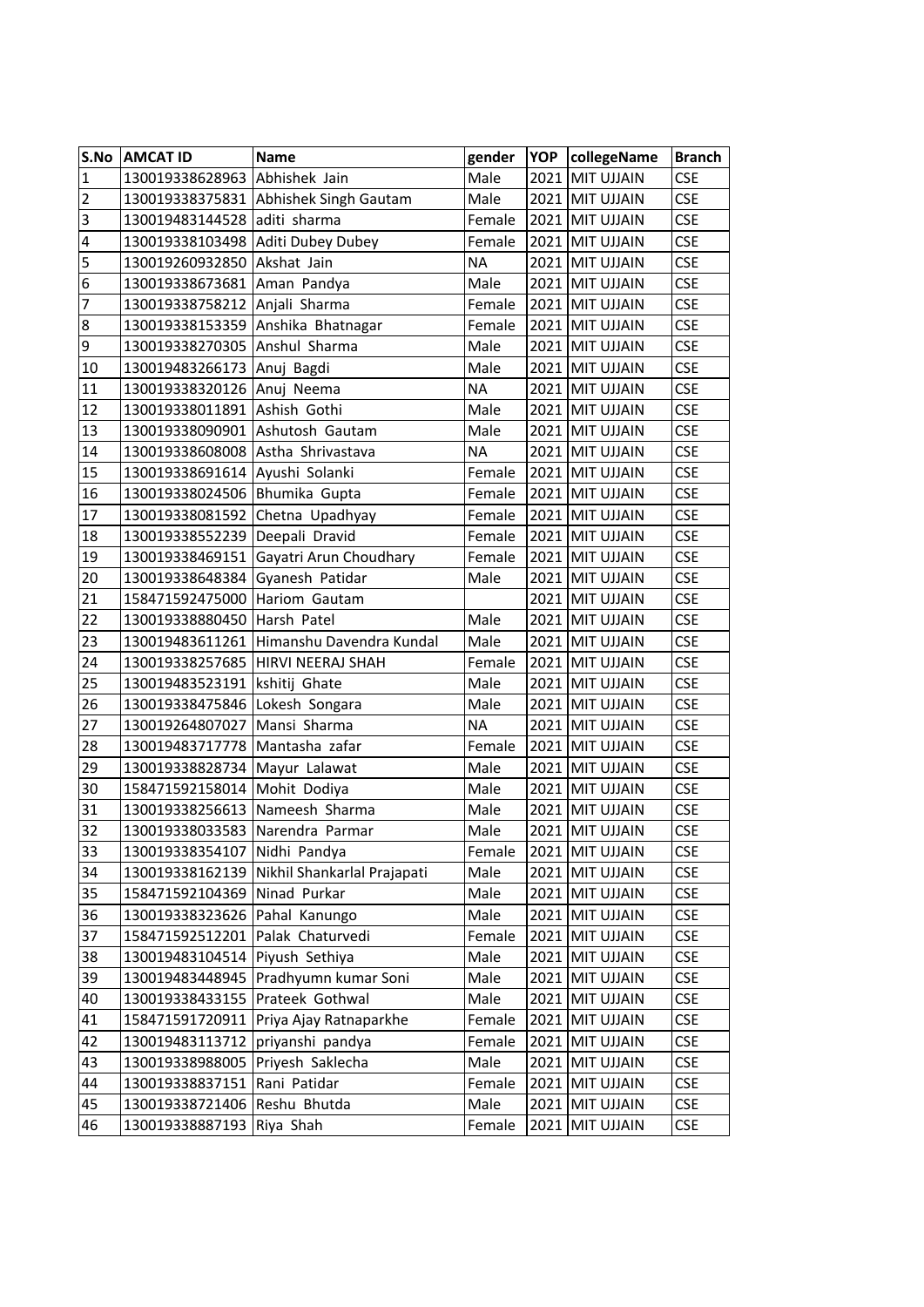| 47 | 130012520348949 Sanchita Holani  |                                          | Female    |      | 2021 MIT UJJAIN    | <b>CSE</b> |  |
|----|----------------------------------|------------------------------------------|-----------|------|--------------------|------------|--|
| 48 | 130019338196613 Sapan Jain       |                                          | Male      |      | 2021 MIT UJJAIN    | <b>CSE</b> |  |
| 49 | 130019338509609 Shivani Kothari  |                                          | Female    |      | 2021 MIT UJJAIN    | <b>CSE</b> |  |
| 50 | 130019483072723 Shubham Arora    |                                          | Male      |      | 2021 MIT UJJAIN    | <b>CSE</b> |  |
| 51 | 130019338836027                  | Suraj Batham                             | Male      |      | 2021 MIT UJJAIN    | <b>CSE</b> |  |
| 52 | 130019483317794 Suryansh Dave    |                                          | Male      |      | 2021 MIT UJJAIN    | <b>CSE</b> |  |
| 53 | 130019483197402 Suvigya Gangele  |                                          | Female    |      | 2021 MIT UJJAIN    | <b>CSE</b> |  |
| 54 | 130019338615528 Suyash Sharma    |                                          | Male      |      | 2021 MIT UJJAIN    | <b>CSE</b> |  |
| 55 |                                  | 130019338559476 Swapnil Nandanwar        | Male      |      | 2021 MIT UJJAIN    | <b>CSE</b> |  |
| 56 |                                  | 130019338735457 Tanishq Ajay Deshpande   | Male      |      | 2021 MIT UJJAIN    | <b>CSE</b> |  |
| 57 | 130019338612624 Tarun Lodhi      |                                          | Male      |      | 2021 MIT UJJAIN    | <b>CSE</b> |  |
| 58 |                                  | 130019338434530 Tosif Hussain Khan       | Male      |      | 2021 MIT UJJAIN    | <b>CSE</b> |  |
| 59 | 130019338914399 Varsha Parashar  |                                          | Female    |      | 2021 MIT UJJAIN    | <b>CSE</b> |  |
| 60 | 130019338017827 Vidushi Neema    |                                          | Female    |      | 2021 MIT UJJAIN    | <b>CSE</b> |  |
| 61 | 130019338652964 Vipul Vyas       |                                          | Male      |      | 2021 MIT UJJAIN    | <b>CSE</b> |  |
| 62 | 130014740691461 YASH SHUKLA      |                                          | Male      |      | 2021 MIT UJJAIN    | <b>CSE</b> |  |
| 63 | 130019338250593 Yashika Agrawal  |                                          | Female    |      | 2021 MIT UJJAIN    | <b>CSE</b> |  |
| 64 | 130019338331275 Yashvi Solanki   |                                          | Female    |      | 2021 MIT UJJAIN    | <b>CSE</b> |  |
| 65 | 130019343387148 Arun Pandya      |                                          | Male      |      | 2021 MIT UJJAIN    | IT         |  |
| 66 |                                  | 130019343009008   Prerit Vijay Nagpurkar | Male      |      | 2021 MIT UJJAIN    | IT         |  |
| 67 | 130019343808569 Shashank Jain    |                                          | Male      |      | 2021 MIT UJJAIN    | IT.        |  |
| 68 |                                  | 130019488049343 Shilpa Raghuvanshi       | Female    |      | 2021 MIT UJJAIN    | IT.        |  |
| 69 | 130019338431191 Abhilasha Parmar |                                          | NA        |      | 2021 MITM UJJAIN   | <b>CSE</b> |  |
| 70 | 130019483389759 ANJALI SHARMA    |                                          | Female    |      | 2021 MITM UJJAIN   | <b>CSE</b> |  |
| 71 |                                  | 130019338885328   arjun kumar meena      | Male      |      | 2021 MITM UJJAIN   | <b>CSE</b> |  |
| 72 | 130019483961329 Bablu Ohari      |                                          | Male      |      | 2021 MITM UJJAIN   | <b>CSE</b> |  |
| 73 | 130012520986263                  | Devesh Sant                              | Male      |      | 2021 MITM UJJAIN   | <b>CSE</b> |  |
| 74 | 130019338585381 Harshita Chouhan |                                          | Female    |      | 2021 MITM UJJAIN   | <b>CSE</b> |  |
| 75 | 130019338191523 Joy Joseph       |                                          | Male      |      | 2021 MITM UJJAIN   | <b>CSE</b> |  |
| 76 | 130019483529748 Khushal Malik    |                                          | Male      |      | 2021 MITM UJJAIN   | <b>CSE</b> |  |
| 77 | 130019483596840 Nayna Malviya    |                                          | Female    |      | 2021 MITM UJJAIN   | <b>CSE</b> |  |
| 78 |                                  | 130019338026139 Nimish Manohar Vikhar    | Male      |      | 2021 MITM UJJAIN   | <b>CSE</b> |  |
| 79 | 130019338830973 Rituka Gehlot    |                                          | Female    |      | 2021 MITM UJJAIN   | <b>CSE</b> |  |
| 80 | 130019483801411                  | Riya Soni Verma                          | Female    |      | 2021 MITM UJJAIN   | <b>CSE</b> |  |
| 81 | 130019338906839                  | Rohit Parmar                             | Male      |      | 2021 MITM UJJAIN   | <b>CSE</b> |  |
| 82 | 130019338048516                  | samrath panchal                          | Male      |      | 2021 MITM UJJAIN   | <b>CSE</b> |  |
| 83 | 130019338891990                  | Satish Lovewanshi                        | Male      |      | 2021 MITM UJJAIN   | <b>CSE</b> |  |
| 84 | 130019483260112                  | utkarsh sirota                           | Male      |      | 2021 MITM UJJAIN   | <b>CSE</b> |  |
| 85 | 130019483902008                  | Varsha Kumawat                           | Female    | 2021 | <b>MITM UJJAIN</b> | <b>CSE</b> |  |
| 86 | 130019338509398                  | Yuvraj Singh Panwar                      | Male      |      | 2021 MITM UJJAIN   | <b>CSE</b> |  |
| 87 | 130019489814187                  | Ayushi Tiwari                            | <b>NA</b> |      | 2021 MITS UJJAIN   | <b>MCA</b> |  |
| 88 | 130019344893060                  | Bhumika Hirve                            | <b>NA</b> |      | 2021 MITS UJJAIN   | <b>MCA</b> |  |
| 89 | 130019489626677                  | mohd naeem nagori                        | Male      | 2021 | <b>MITS UJJAIN</b> | <b>MCA</b> |  |
| 90 | 130019489538350                  | Praveen Rathod                           | Male      |      | 2021 MITS UJJAIN   | <b>MCA</b> |  |
| 91 | 130019489315003                  | Pritesh Mehta                            | Male      |      | 2021 MITS UJJAIN   | <b>MCA</b> |  |
| 92 | 130019489876530                  | RAHUL NAGRA                              | Male      |      | 2021 MITS UJJAIN   | <b>MCA</b> |  |
| 93 | 130019344105909                  | Sakshi Singh Kushwah                     | Female    |      | 2021 MITS UJJAIN   | <b>MCA</b> |  |